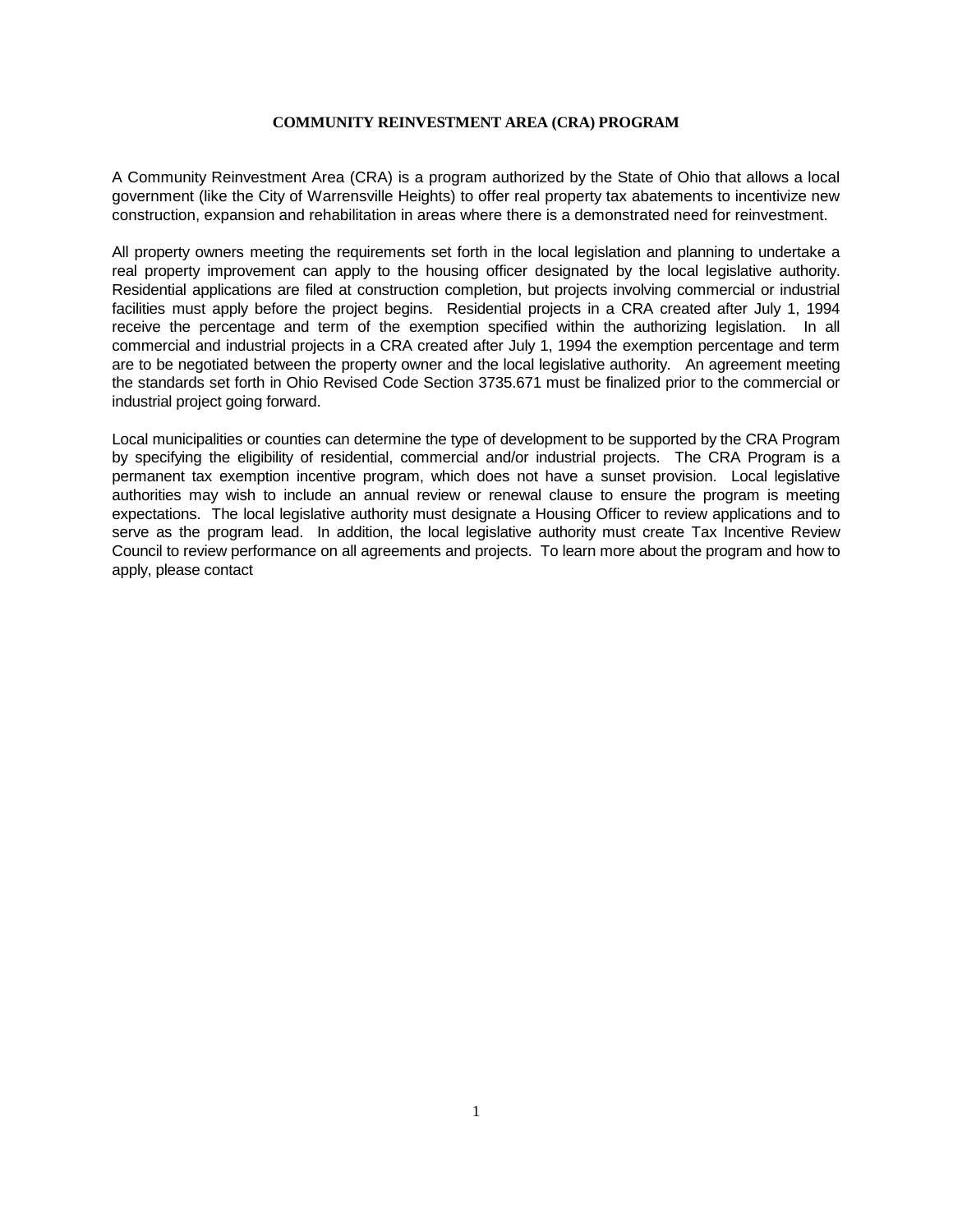| <b>CRA PROGRAMS BENEFITS</b>                                  | <b>PRE</b><br><b>JULY 1, 1994 CRA</b>                                     | <b>POST</b><br><b>JULY 1, 1994 CRA</b>                                    |
|---------------------------------------------------------------|---------------------------------------------------------------------------|---------------------------------------------------------------------------|
| <b>EXEMPTION LEVELS:</b>                                      |                                                                           |                                                                           |
| <b>Real Property</b>                                          | Must be 100%                                                              | Up to $100\%$ **                                                          |
| <b>Personal Property</b>                                      | None                                                                      | None                                                                      |
| Inventory                                                     | None                                                                      | None                                                                      |
| <b>TERM EXEMPTIONS:</b>                                       |                                                                           |                                                                           |
| Residential Remodeling (2 units or<br>less; minimum \$2500)   | Up to 10 years as specified<br>in the legislation that<br>creates the CRA | Up to 10 years as specified<br>in the legislation that creates<br>the CRA |
| Residential Remodeling (more<br>than 2 units; minimum \$5000) | Up to 12 years as specified<br>in the legislation that<br>creates the CRA | Up to 12 years as specified<br>in the legislation that creates<br>the CRA |
| <b>Residential New Construction</b>                           | Up to 15 years as specified<br>in the legislation that<br>creates the CRA | Up to 15 years as specified<br>in the legislation that creates<br>the CRA |
| Commercial and Industrial<br>Remodeling (minimum \$5000)      | Up to 12 years as specified<br>in the legislation that<br>creates the CRA | Up to 12 years as negotiated<br>and approved in an CRA<br>Agreement       |
| <b>Commercial and Industrial New</b><br>Construction          | Up to 15 years as specified<br>in the legislation that<br>creates the CRA | Up to 15 years as negotiated<br>and approved in an CRA<br>Agreement       |

\*\* The exemption percentage and term for commercial and industrial projects are to be negotiated on a project specific basis. If the proposed exemption exceeds 50%, local school district consent is required unless the legislative authority determines, for each year of the proposed exemption, that at least 50% of the amount of the taxes estimated that would have been charged on the improvements if the exemption had not taken place will be made up by other taxes or payments available to the school district. Upon notice of a project that does not meet this standard, the board of education may approve the project even though the new revenues do not equal at least 50% of the projected taxes prior to the exemption.

While the CRA Program is primarily a housing oriented incentive, it does have considerable value as an economic development tool. It is extremely important for both property owners and local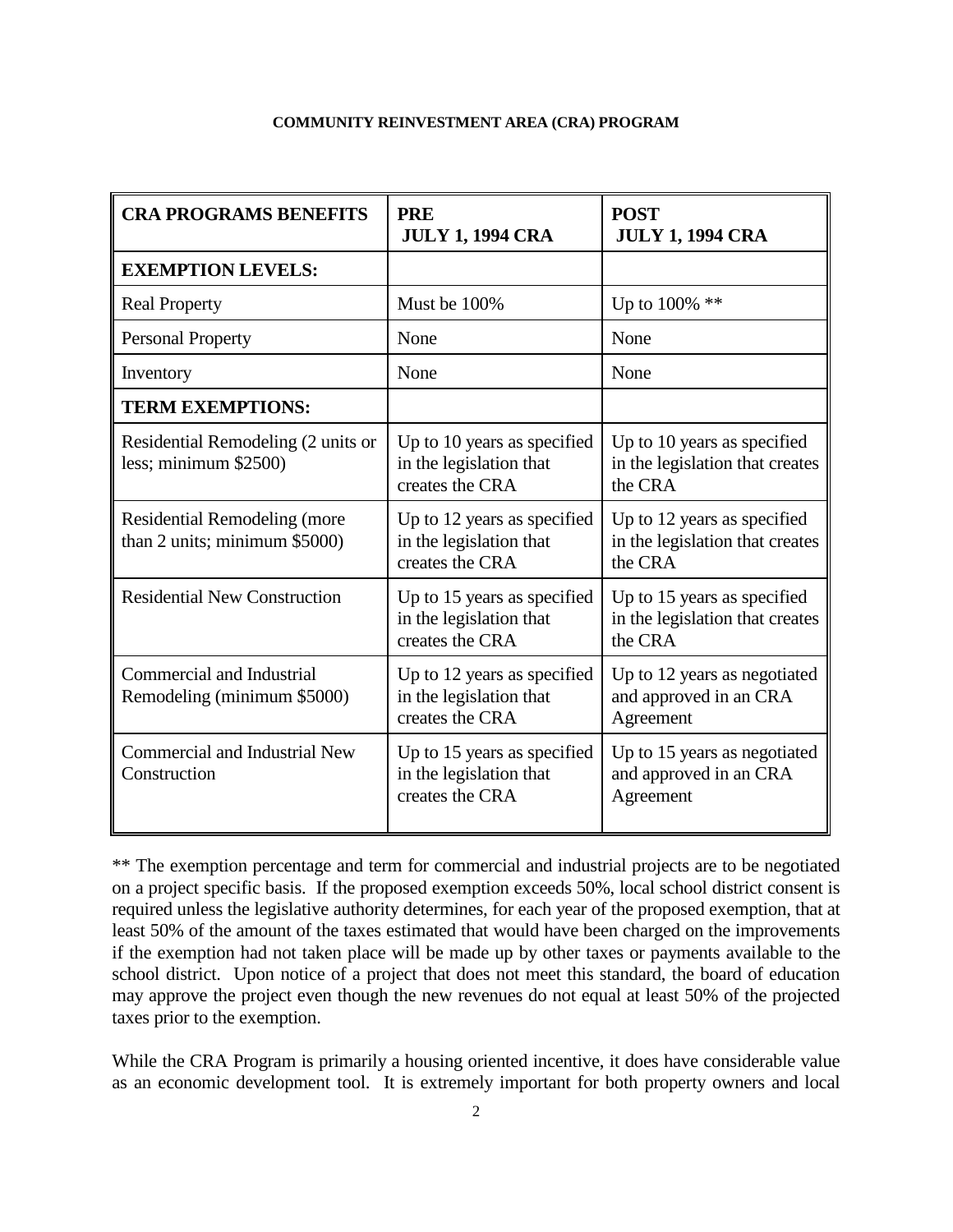governments to realize the significance of the local authorization date. Of importance, a CRA created after July 1, 1994 must receive confirmation from the Director of ODSA prior to formally granting a real property tax incentive.

In a municipality which has a local income tax, any project which will generate a new annual payroll of one million dollars or more, the municipality and the board of education must negotiate a revenue sharing agreement outlining the manner and procedure of the agreed upon compensation. If no agreement is reached within six months of the finalization of the CRA Agreement, then the income tax revenues generated by the new employees will be split 50/50 between the municipality and board of education.

The CRA Program includes many notice requirements. The Housing Officer must notify the affected board of education a minimum of 14 days prior to certifying any residential, commercial and industrial project to the County Auditor for exemption in a CRA created prior to July 1, 1994. In a CRA created after July 1, 1994, notice of all commercial and industrial projects must be given to the affected board of education a minimum of 14 days prior to the formal review of the agreement by the local legislative authority. If the proposed commercial or industrial exemption agreement exceeds 50%, a 45-usiness day notice is required. School boards may, however, waive or reduce the notice time periods for specific projects or on a program wide basis.

Note that if a CRA Agreement is proposed which provides an exemption greater than 50%, the local legislative authority must request the board of education's approval a minimum of 45 business days prior to the scheduled local legislative review. The board of education, by resolution adopted by a majority of the board, shall approve or disapprove the agreement and certify a copy of the resolution to the legislative authority not later than fourteen days before the legislative authority formally considers the agreement. The board may include in its resolution conditions under which it would approve the agreement. The local legislative authority may approve the proposed agreement if the conditions are satisfied. If the board does not approve the proposed agreement or if the conditions are not satisfied, the local legislative authority may approve an agreement so long as the exemption does not exceed 50%.

When a proposed CRA assisted project involves the relocation of any portion of the operations of a business that is located elsewhere within the state to a different jurisdiction within the state, the local government of that jurisdiction must provide to the local legislative authority of the county or municipality from which the relocation will occur a notice not less than 30 days before the formal review or approval of the CRA Agreement. The formal notice must include a copy of the agreement to be considered.

Note that while any CRA created prior to July 1, 1994 is "grand fathered" and many of the post July 1, 1994 CRA provisions do not apply, this exclusion is limited in both time and applicability. A pre July 1, 1994 CRA can amend its authorizing legislation twice and still fall within the pre 1994 CRA rules. Any third amendment would impose the post July 1, 1994 CRA rules on that area.